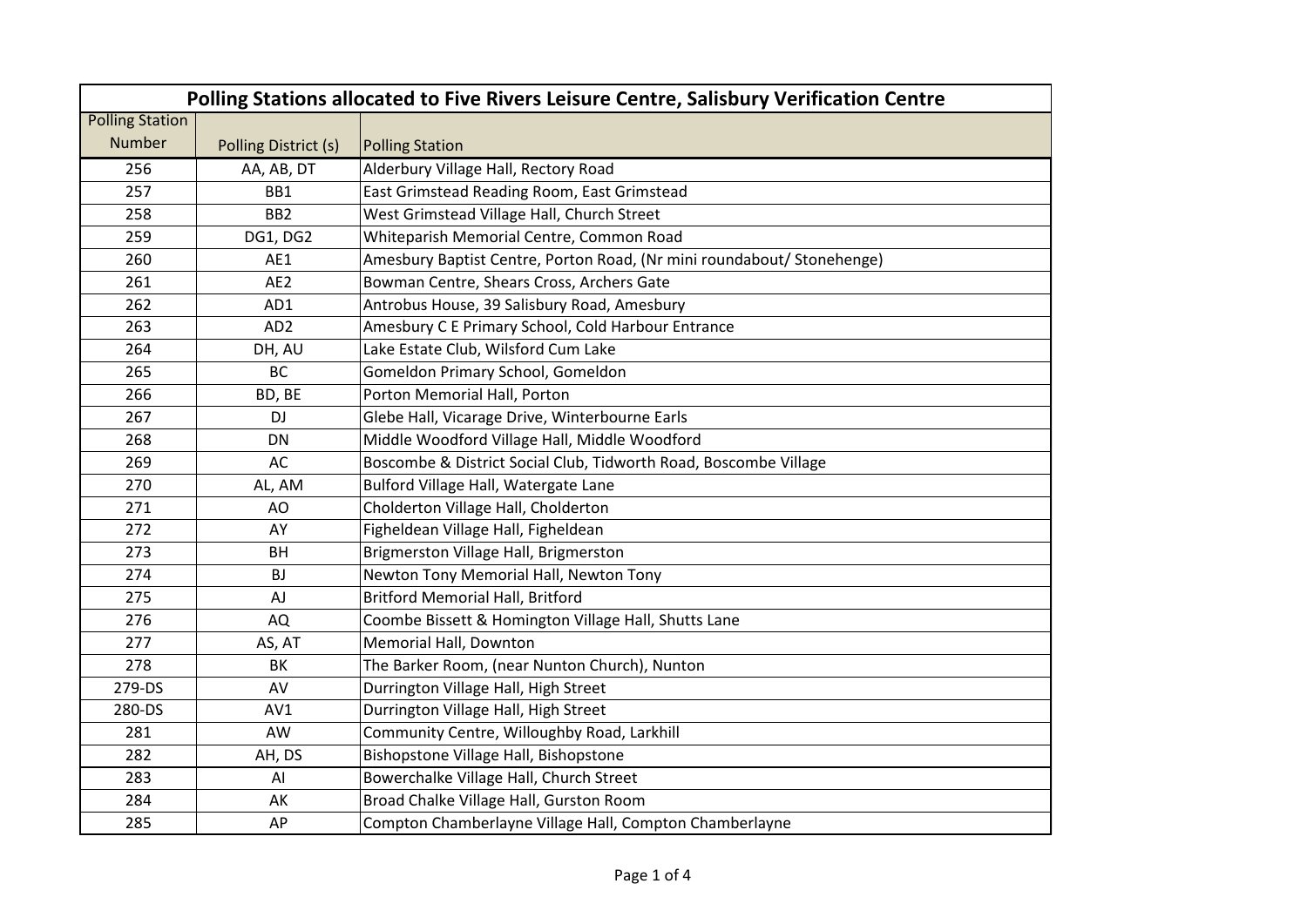| Polling Stations allocated to Five Rivers Leisure Centre, Salisbury Verification Centre |                      |                                                             |  |  |
|-----------------------------------------------------------------------------------------|----------------------|-------------------------------------------------------------|--|--|
| <b>Polling Station</b>                                                                  |                      |                                                             |  |  |
| <b>Number</b>                                                                           | Polling District (s) | <b>Polling Station</b>                                      |  |  |
| 286                                                                                     | AX                   | Ebbesbourne Wake Village Hall, Pound Street                 |  |  |
| 287                                                                                     | AZ                   | Fovant Village Hall, Tisbury Road                           |  |  |
| 288                                                                                     | BI                   | Stockmans Lounge, Salisbury Auction Centre                  |  |  |
| 289                                                                                     | EA, ED               | Berwick St John Memorial Hall, Berwick St John              |  |  |
| 290                                                                                     | EB                   | Ansty PYO and Farm Shop, Ansty                              |  |  |
| 291                                                                                     | GN                   | The Lancers Guest House, Sutton Mandeville (A30)            |  |  |
| 292                                                                                     | GP                   | Swallowcliffe Village Hall, Swallowcliffe                   |  |  |
| 293                                                                                     | GS                   | The Old Cart Shed, Tollard Royal                            |  |  |
| 294                                                                                     | BG1                  | Laverstock & Ford Village Hall, Park Road, (off Duck Lane)  |  |  |
| 295                                                                                     | BG <sub>2</sub>      | Old Sarum Community Room, 9 Partridge Way, Old Sarum        |  |  |
| 296                                                                                     | F1                   | Whitesheet Primary School, Butts Lane, Kilmington           |  |  |
| 297                                                                                     | GA                   | Lecture Hall, Salisbury Street, Mere                        |  |  |
| 298                                                                                     | GM                   | <b>Stourton Memorial Hall, Stourton</b>                     |  |  |
| 299                                                                                     | IN                   | West Knoyle Village Hall, West Knoyle                       |  |  |
| 300                                                                                     | IS                   | Zeals Village Hall, Zeals                                   |  |  |
| 301                                                                                     | AF                   | Barford Countryside Unit, Dairy Lane, Barford St Martin     |  |  |
| 302                                                                                     | AN                   | Burcombe Parish Hall, Burcombe                              |  |  |
| 303                                                                                     | AR                   | Dinton Village Hall, Bratch Lane, Dinton                    |  |  |
| 304                                                                                     | EO                   | Chilmark Reading Room, Becketts Lane, Chilmark              |  |  |
| 305                                                                                     | EW                   | East Knoyle Village Hall, East Knoyle                       |  |  |
| 306                                                                                     | EY, IV               | Fonthill Bishop Reading Room, The Ring, Fonthill Bishop     |  |  |
| 307                                                                                     | EZ                   | Fonthill Gifford Recreation Hut, Fonthill Gifford           |  |  |
| 308                                                                                     | FD, IU               | Hindon Village Hall, Hindon                                 |  |  |
| 309                                                                                     | GE1                  | Sedgehill Village Hall, Sedgehill                           |  |  |
| 310                                                                                     | GE <sub>2</sub>      | Semley Village Hall, Semley                                 |  |  |
| 311                                                                                     | GQ                   | Teffont Village Hall, Hindon Road                           |  |  |
| 312                                                                                     | BF, BF1              | Landford Village Hall Foyer, Landford                       |  |  |
| 313                                                                                     | <b>BO</b>            | Nomansland Reading Room, North Lane, Nomansland             |  |  |
| 314                                                                                     | BP1                  | Morgans Vale & Woodfalls Village Hall, The Ridge, Woodfalls |  |  |
| 315                                                                                     | BP <sub>2</sub>      | Redlynch Village Hall, Vicarage Road, Lover                 |  |  |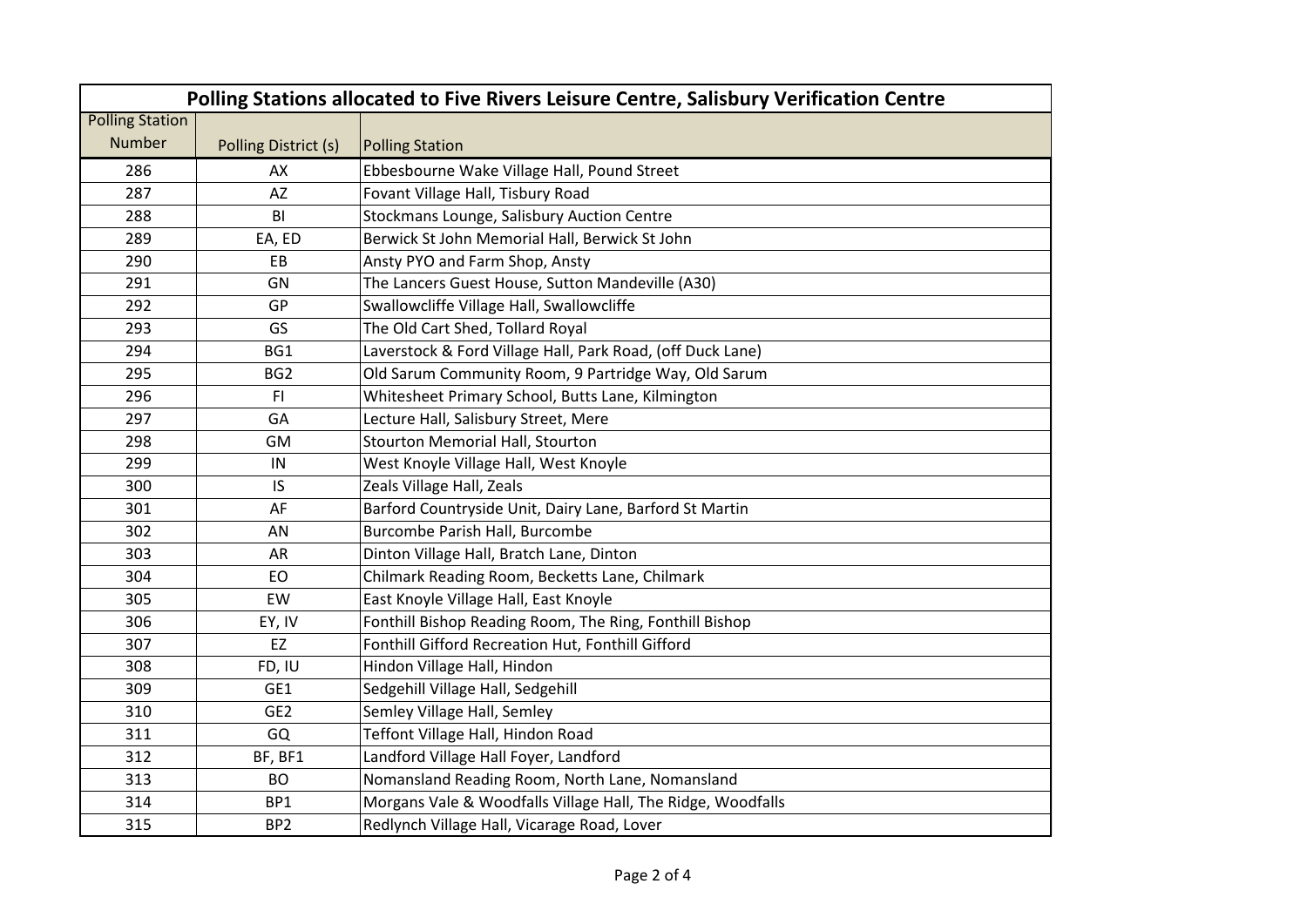| Polling Stations allocated to Five Rivers Leisure Centre, Salisbury Verification Centre |                      |                                                           |  |  |
|-----------------------------------------------------------------------------------------|----------------------|-----------------------------------------------------------|--|--|
| <b>Polling Station</b>                                                                  |                      |                                                           |  |  |
| <b>Number</b>                                                                           | Polling District (s) | <b>Polling Station</b>                                    |  |  |
| 316                                                                                     | CA1, CA3             | St Michael's Community Centre, St. Michael's Road         |  |  |
| 317                                                                                     | CA <sub>2</sub>      | Bemerton Heath Neighbourhood Centre, 58-60 Pinewood Way   |  |  |
| 318-DS                                                                                  | CD1                  | Methodist Church Hall, Roman Road                         |  |  |
| 319-DS                                                                                  | CD2                  | Methodist Church Hall, Roman Road                         |  |  |
| 320                                                                                     | CH <sub>1</sub>      | Harnham Free Church, 15-16 Hawksridge, Ridings Mead       |  |  |
| 321                                                                                     | CH <sub>2</sub>      | Community Lounge, Norfolk Road, Harnham                   |  |  |
| 322-DS                                                                                  | CF1                  | Salisbury Methodist Church Hall, St Edmunds Church Street |  |  |
| 323-DS                                                                                  | CF <sub>2</sub>      | Salisbury Methodist Church Hall, St Edmunds Church Street |  |  |
| 324                                                                                     | CB1                  | Salisbury Scout Hut, 67 Stratford Road                    |  |  |
| 325-DS                                                                                  | CB <sub>2</sub>      | St Francis Church Hall, Beatrice Road                     |  |  |
| 326-DS                                                                                  | CB <sub>2</sub>      | St Francis Church Hall, Beatrice Road                     |  |  |
| 327                                                                                     | <b>BS1, CC2</b>      | The Pavilion, (Community Centre), Ash Crescent            |  |  |
| 328-DS                                                                                  | CC <sub>1</sub>      | Barrington Centre, 64 Barrington Road                     |  |  |
| 329-DS                                                                                  | CC <sub>3</sub>      | Barrington Centre, 64 Barrington Road                     |  |  |
| 330                                                                                     | CG1                  | St Elizabeth Hall, Exeter Street                          |  |  |
| 331                                                                                     | CG <sub>2</sub>      | St Martins Primary School, Shady Bower                    |  |  |
| 332                                                                                     | CG <sub>3</sub>      | St George's Hall, Lower Street                            |  |  |
| 333                                                                                     | CE1                  | Elim Church, Church Lounge, Elim Christian Centre         |  |  |
| 334                                                                                     | CE <sub>2</sub>      | Dennis Marsh House, (The Scout Hut), Westminster Road     |  |  |
| 335                                                                                     | AG                   | The Reading Room, Berwick St.James                        |  |  |
| 336                                                                                     | BA                   | C E Primary School, Great Wishford                        |  |  |
| 337                                                                                     | <b>BL</b>            | Orcheston Village Hall, Orcheston                         |  |  |
| 338                                                                                     | DA                   | Maddington Church Rooms, Shrewton                         |  |  |
| 339                                                                                     | DC                   | Stapleford Village Hall, Berwick Road                     |  |  |
| 340                                                                                     | DD                   | Langford Parish Hall, Hanging Langford                    |  |  |
| 341                                                                                     | DE                   | Tilshead Village Hall, Tilshead                           |  |  |
| 342                                                                                     | <b>DL</b>            | The Bell Inn, High Street, Winterbourne Stoke             |  |  |
| 343                                                                                     | <b>DO</b>            | Wyvern Village Hall, High Street, Wylye                   |  |  |
| 344                                                                                     | ET                   | Room At the Forester Pub, Lower Street                    |  |  |
| 345                                                                                     | EU                   | New Remembrance Hall, Remembrance Field, Charlton         |  |  |